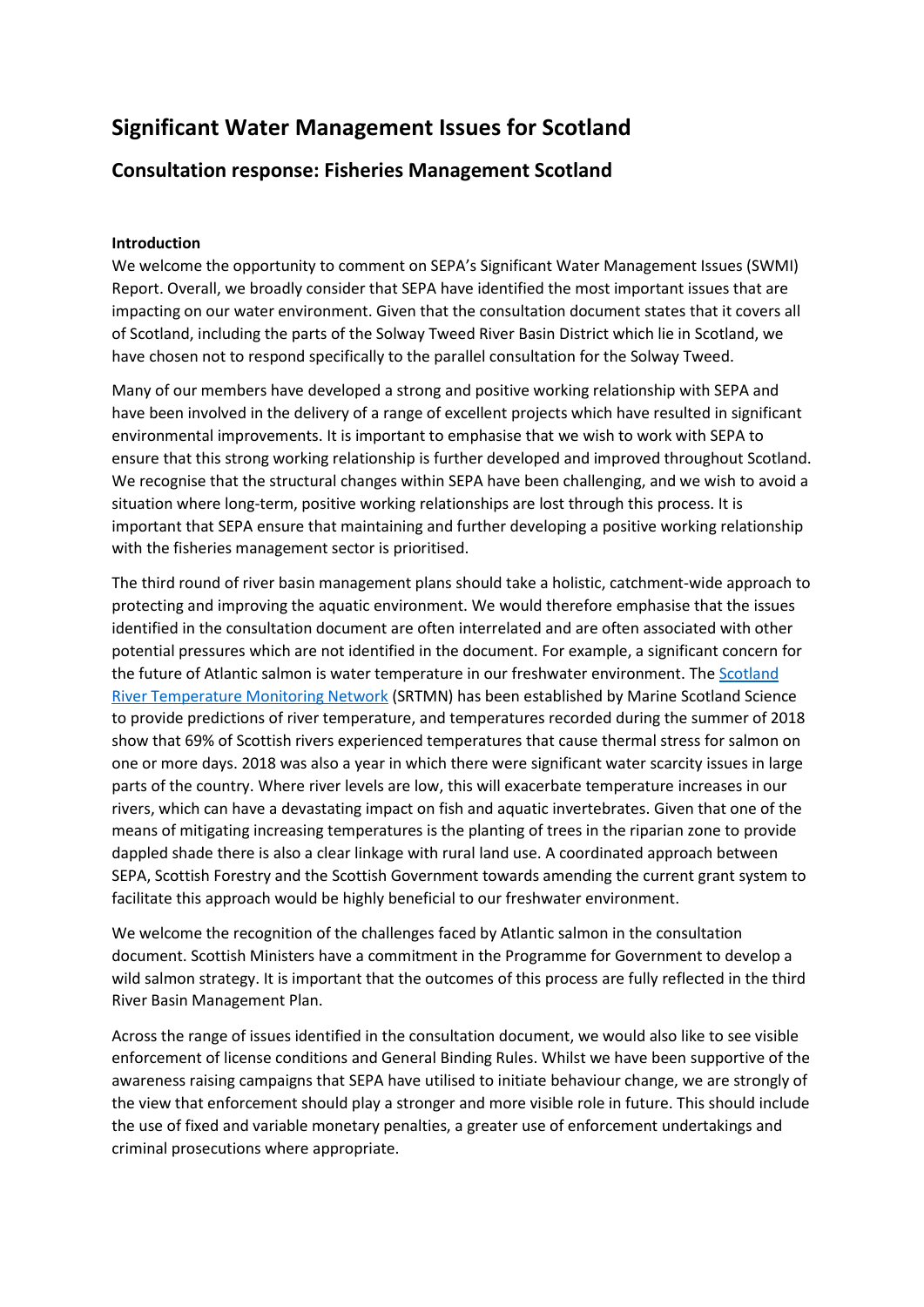Finally, we are strongly of the view that SEPA's fundamental role of environmental protection should be prioritised over facilitating economic development.

#### **Water scarcity**

We understand that there is a consultation due on this issue, which has been delayed due to the COVID-19 pandemic. As highlighted above, the linkage with water temperature and riparian land use is vital. We would like to see a clear strategy for reducing reliance on river abstraction and reducing run-off from land. Such a strategy should pro-actively identify mitigation measures in advance of water scarcity issues, where it is known that these are likely. This would help to avoid the situation, which occurred in 2018, where emergency CAR licenses were issued with very limited or no consultation or information raising.

There is no mention in the document of the Scottish Government's land use strategy, and we believe there should be a stronger and more coordinated linkage between these processes.

There are several other pressures which are faced by Scotland's migratory fish species which are associated with water scarcity. Some examples are included below:

- 1. In the summer of 2018, a significant number of adult returning salmon were unable to enter the Blackwater system in the Outer Hebrides. This situation coincided with high levels of sea lice in Loch Roag and this combination of pressures resulted in significant mortality of adult returning salmon in the sea pools below the river.
- 2. Where flows are low, any inputs from rural land use or wastewater discharges are exacerbated due to the smaller dilution effect and higher rate of settling of such materials.
- 3. In any circumstance where migratory fish are prevented from moving through rivers, they are more susceptible to predation and illegal fishing (poaching). Poaching of salmon is a significant wildlife crime and it is important that SEPA understand this linkage with the needs of fisheries managers. Poaching and predation 'hot-spots' are often associated with physical structures which can slow the free movement of fish. This is covered further below under man-made barriers to fish migration.
- 4. Large scale conifer afforestation can exacerbate the problems of low flows through enhanced drainage and transpiration.
- 5. Low flows and high temperatures can lead to significant disease outbreaks (such as saprolegnia infection) as fish get trapped in pools and migration is impeded.

#### **Waste-water discharges**

The consultation document highlights improvements in recent decades in the collection and treatment of sewage discharges but notes that discharges of wastewater still contribute to adverse effects on water quality in at least 70 water bodies in Scotland. We understand that substantial upgrades are required to the sewage system to make the necessary improvements and we would like to see detailed information on the technical ability of Scottish Water, and the investment that Scottish Water/ Scottish Government will make, to fulfil these obligations by 2027. We believe that it is important that RBMP3 clearly sets out the improvements that will be made during the plan and is clear about where this will not be possible. Some of these issues are highly strategic in nature and relate to the wider planning system. We should be actively developing a system where adequate capacity of wastewater treatment is developed in advance of housing developments progressing. SEPA could be pushing for this now in their role as a statutory consultee.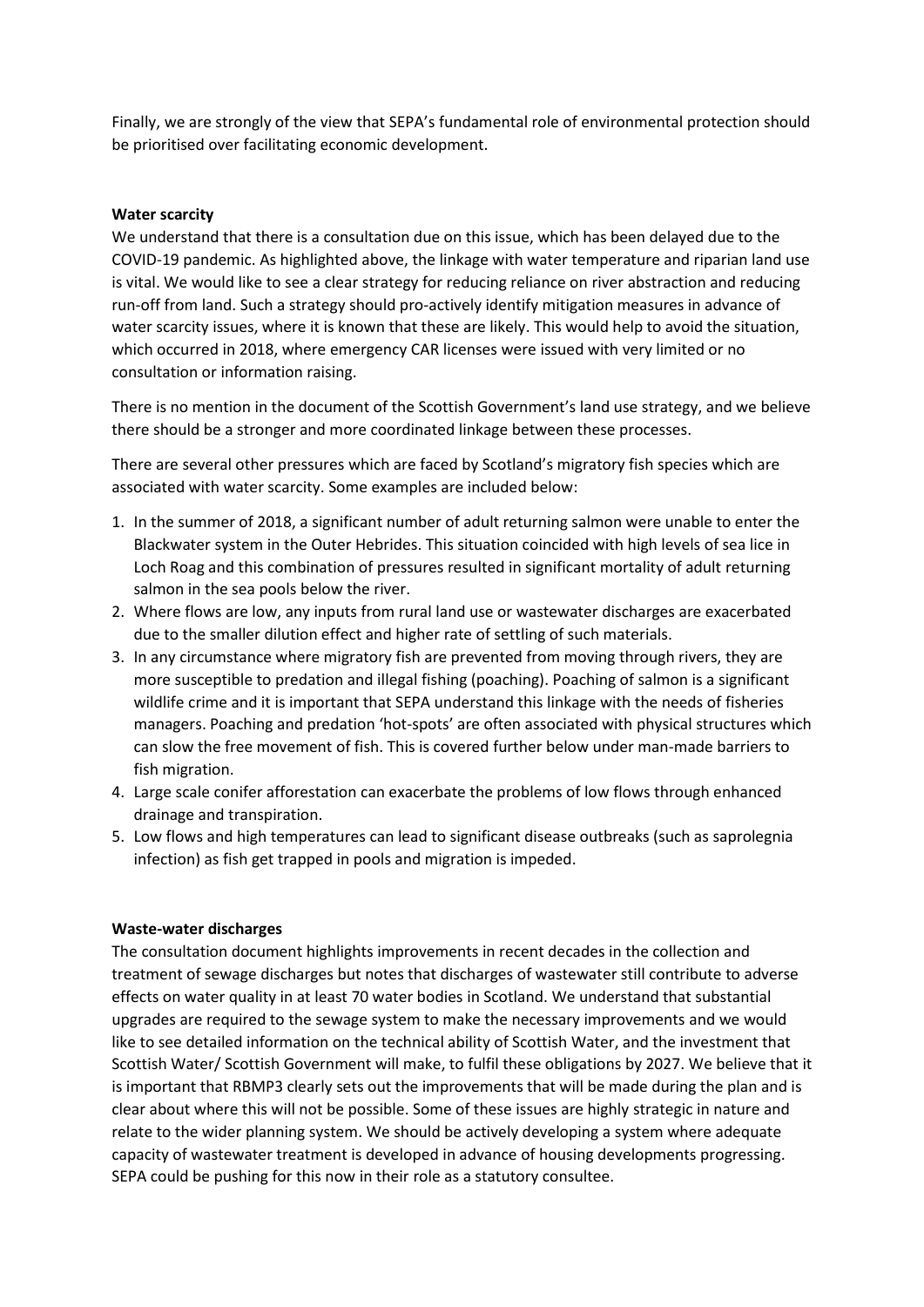As set out above, we believe that compliance with regulations must play a much stronger role in RBMP3. The consultation document states that 10% of the Scottish population is served by private sewage treatment systems, including septic tanks. Such systems are required to be registered with SEPA – what proportion of such systems are registered and how do SEPA intend to ensure that all such systems are registered in future? While the upgrade of existing Scottish water sewage treatment facilities is vitally important, in many more rural catchments it is the cumulative impact of private domestic sewage tanks that discharge into small water courses that is of greatest concern.

#### **Rural land use**

SEPA's approach to priority catchments has led to significant welcome improvements. However, as highlighted above, SEPA's focus in the third RBMP should be on ensuring compliance with the current regulations and assessing whether those regulations are fit for purpose for the protection of the environment. We therefore seek assurance that meeting GBRs will result in an improvement in the water environment – if this is not the case, either the specific GBRs should be reviewed, or activities covered by GBRs should be moved into CAR licensing. It is critical that regulatory approaches designed to improve the water environment demonstrably have that effect. Worryingly, despite 94% compliance quoted for the Esk catchment, SEPA's water quality data for the South Esk (2014-2019) suggests that water quality has deteriorated since 2016. We are therefore keen to get a better understanding of how exactly compliance is assessed. We would emphasise that many agricultural tributaries in Scotland's rivers are dredged and silted but are often categorised as being at good or excellent environmental status. This apparent disparity is difficult for fisheries managers to understand.

We seek assurance that the level of compliance quoted for the Esk catchment is reflected across all catchments, and not just the catchments in which SEPA have undertaken a large number of farm visits and awareness raising. We believe that it is now time for the farming sector, and NFUS, to take responsibility for ensuring compliance with the minimum legislative requirements. As SEPA regularly state, compliance with environmental law is non-negotiable and regulated businesses in the sector need to comply.

As highlighted in our response to the dairy sector plan, we are concerned that during the recent wet winters, SEPA has frequently relaxed restrictions on slurry storage to allow farmers to reduce the volumes held in over-stretched slurry stores. Many landowners have benefitted from grants to increase slurry storage capacity which is positive. However, we are also aware that on some farms, the size of herds has been increased to pay for the additional investment involved. This has the result of perpetuating the original problem of inadequate storage capacity. It is important that progress is not measured in terms of grant uptake – see below.

The RBMP process should be properly integrated with, and complimentary to, other processes which have the potential to support efforts to improve the environment. For example, we have been involved in discussions about cross-compliance between GBRs and Good Agricultural and Environmental Conditions (GAEC) for many years and it is vital that these processes are brought together. The linkage of GAEC with rural payments is a powerful route for ensuring behaviour change which should be fully utilised. There is also potential to ensure that SEPA regulation supports national efforts to increase riparian tree-planting to support efforts to cool our rivers. These projects have multiple benefits for our water environment, including addressing diffuse pollution and reducing water run-off.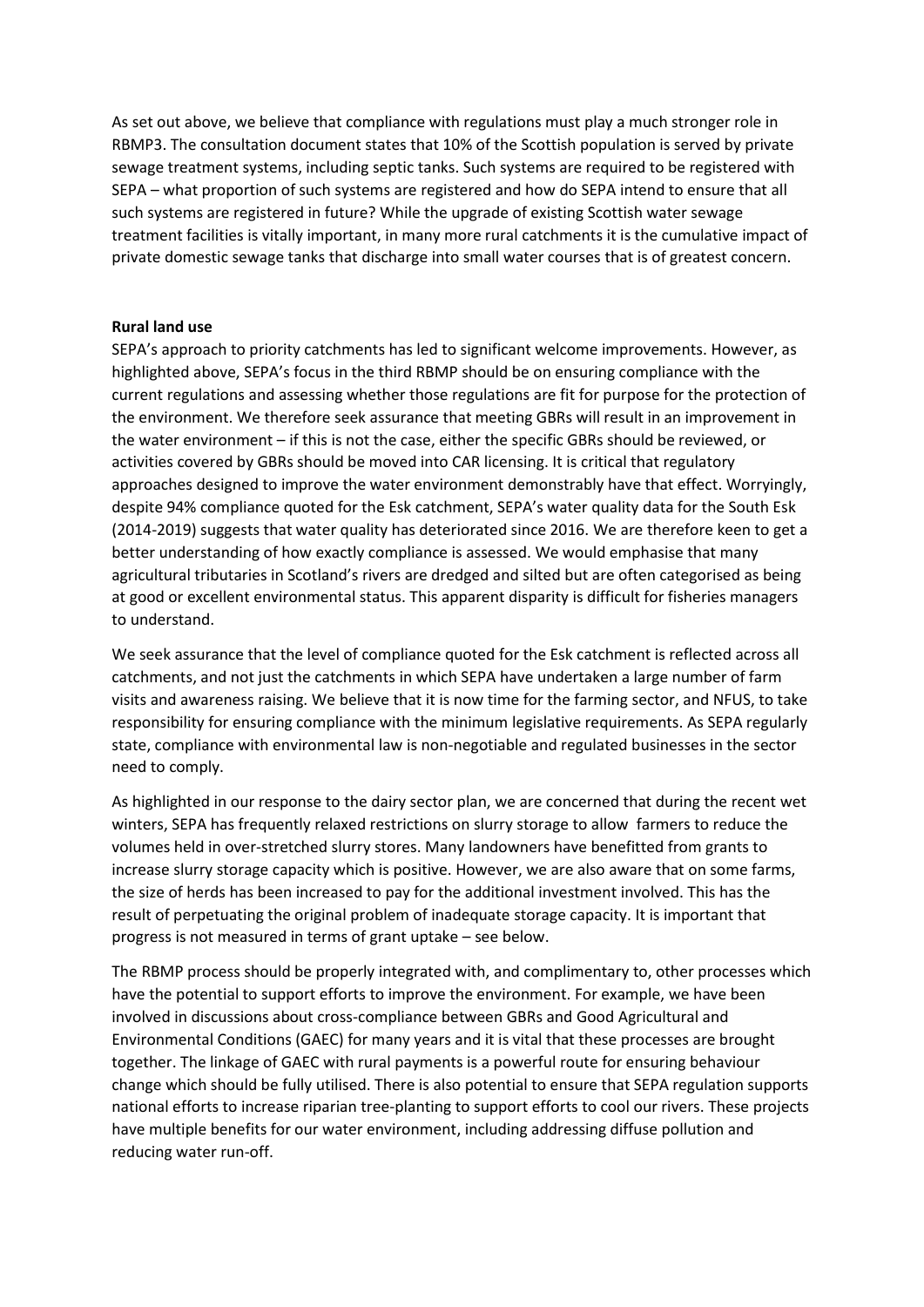Page 9 of the consultation document discusses 'a shift to more efficient resource use' without describing the grounds through which such a change will occur. It is important that a detailed explanation of this approach is included in RBMP3. We again emphasise that we believe that regulatory compliance and cross compliance are key to ensuring such a shift.

Our migratory fish populations are declining. Whilst many of the issues faced by these species appear to be at sea, there remains a great deal that could be done in the freshwater environment, and the way that we use our land, to improve habitat. A recent report published in the journal Biological Conservation, showed that Insect populations are declining worldwide due to pesticide use and other factors, and more than 40% of insect species could become extinct in the next few decades. Insects are a vital food source for our native fish populations and an essential part of our wider biodiversity. Migratory fish populations are also in decline, and we are conscious that work undertaken by CEFAS has demonstrated that some pesticides (such as Atrizine – now banned) had a significant impact on the ability of migratory fish to osmoregulate on reaching sea water. There are also a range of sub-lethal effects of pesticides, for example on the olfactory system of salmon, reducing the ability of the male fish to detect and respond to the priming pheromone that is important in synchronising reproductive physiology and behaviour [\(https://www.cefas.co.uk/publications/techrep/tech119.pdf\)](https://www.cefas.co.uk/publications/techrep/tech119.pdf).

We have a number of concerns relating to commercial forestry, and associated acidification, particularly in south-west Scotland. These were raised in our response to the SEPA sector plan for forestry, but a particular concern remains the re-planting of commercial forestry (including continuing of drainage practice) on deep peats, a practice which is not permitted for new forestry plantations. Draining of peatland is often the main cause of water quality issues.

Recent work on the River Deveron has identified a range of different pesticides in the Deveron that are not reported on by SEPA – most notably Cypermethrin in 2018 well in excess of the EQS. In the case of Cypermethrin, samples have indicated concentrations of this chemical in excess of concentrations which have been shown to have impacts on the expression of milt by male Atlantic salmon. We consider that a greater focus on the control and use of pesticides, including the quantities used, and their impact on the aquatic environment is necessary, particularly in relation to important spawning areas for salmon and sea trout.

We have previously raised concerns about lack of clarity of what constitutes 'significant' poaching by livestock. We seek assurance that the driver for the GBRs relating to livestock access and siting of feeders, includes improvement of river ecology and in-stream habitat, rather than being focussed on improving bathing water quality.

Finally, highly damaging dredging activity occurs in many agricultural burns across Scotland. We are strongly of the view that this should be a licensed activity, with associated regulatory action to ensure compliance – see below.

#### **Restoring resilience in physically modified rivers**

As highlighted above, some of the activities that SEPA permit (such as dredging) can result in damage to important spawning tributaries. This work appears to be undertaken with minimal or no regulatory supervision from SEPA. In some cases, open-ended catchment licenses are issued on an annual basis. We do not consider that this approach is suitable, or that there is adequate compliance monitoring.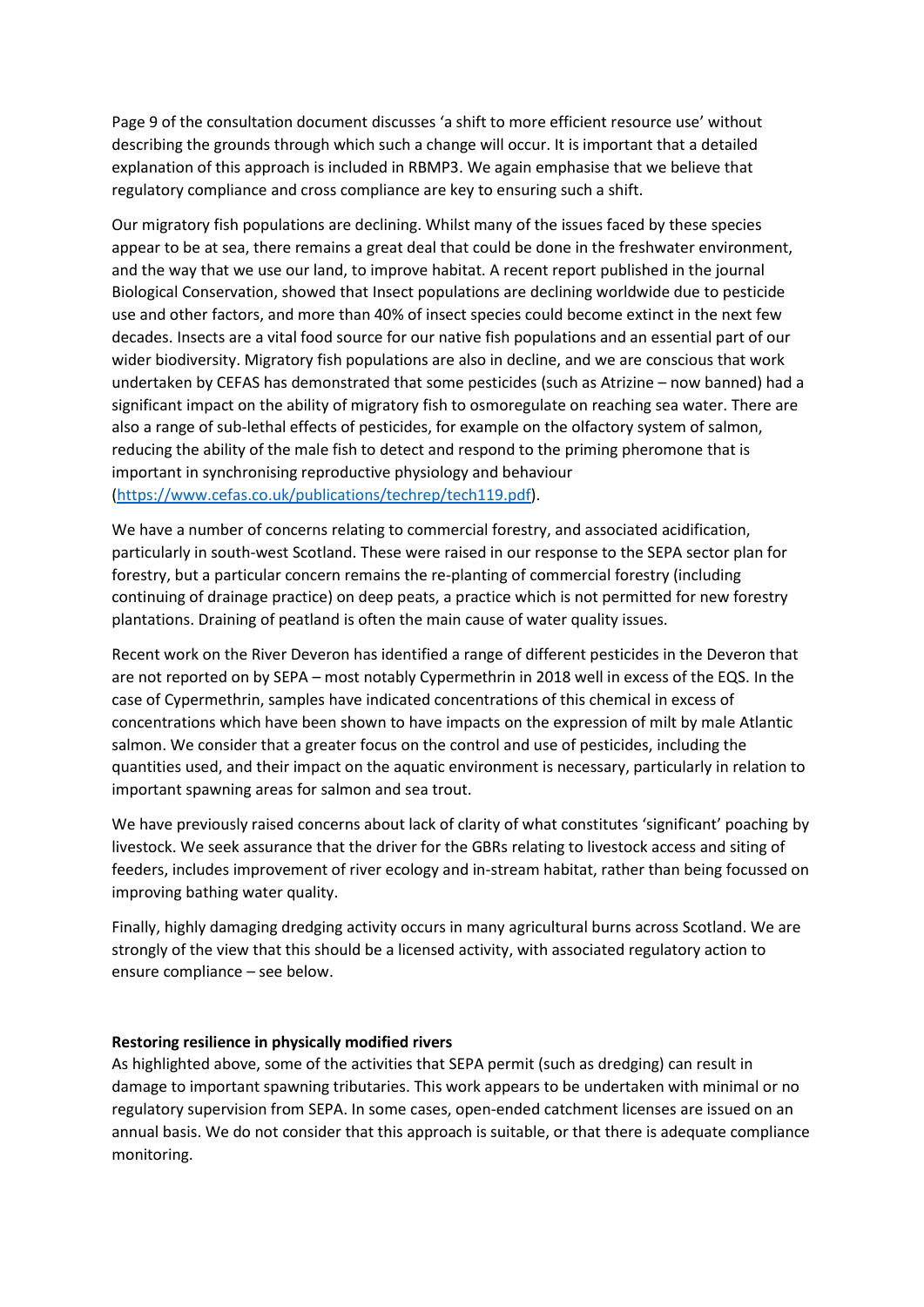Where catchments have been modified historically for agriculture and are currently classified as Bad or Poor for Morphology, in many cases SEPA's online tools state that they are "on course to be completed by 2027". We do not understand the planned pathway to achieve such significant changes in status, nor do we understand how such changes can be achieved with something as challenging as morphology. We are strongly of the view that it would not be acceptable to reclassify such tributaries as highly modified (or similar) and thus avoid restoration.

It is unclear how the work required to restore resilience in physically modified rivers will be financed. There is no mention of farm payment funds, and although the consultation document makes reference to the Water Environment Fund for restoration projects, we understand that such tributaries would not qualify as they do not offer sufficient public amenity. We therefore seek more clarity as to how these important spawning tributaries can be restored by 2027 through RBMP3.

In recent years SEPA has taken the view that funding mechanisms through WEF should be delivered in partnership with local Authorities. Under this arrangement, consultants and contractors tend to the large (inter)national organisations and as a consequence there is little support for smaller organisations such as Trusts or local businesses. This is a very static model and is one of the reasons why these projects can be very expensive and take so long. There is an opportunity to utilise this public funding to support local businesses and organisations more, many of whom have an excellent track record of delivering improvements across Scotland.

#### **Manmade barriers to fish migration**

As the consultation recognises, addressing artificial barriers to migration is usually the most costeffective, reliable and fastest way to support our iconic migratory fish populations. It also recognises the significant challenges that these populations face and the urgent need to support these populations. It is therefore disappointing to see such a strong emphasis on the challenges, time and financial burden on businesses and local authorities associated with this work. We seek clarity on how SEPA are working to streamline the process, perhaps learning from the approach taken in other countries. The cost of preparatory assessments often outweigh the costs of doing the physical work, and some of our members have been advised not to apply for WEF funding, as it will make the project undeliverable due to the costs of the associated surveys that the WEF process would demand.

In some circumstances, the options for removal or easement of barriers are severely curtailed due to the fact that barriers are listed. We believe that sometimes the need to protect our historic heritage, and protecting our environment is out of balance, and therefore we would like to start a discussion about the circumstances in which it might be possible to de-list barriers, in order that they can be removed for the benefit of our natural environment.

Related to the above, we are strongly of the view that full removal of barriers to fish migration should be the default position. This not only allows passage of fish, but also helps to restore the natural functioning of the river (gravel movements etc.). Easement, or the installation of technical fish passages, should only be considered where all other options have been exhausted. The full implications of such actions, including potential impacts arising from predation or poaching, should be considered and discussed in detail with fisheries managers.

Finally, we believe that the identification and easement of barriers associated with culverts should be given much higher priority in RBMP3. We also consider that the promotion of good design of new culverts through guidance and awareness raising is required to avoid further barriers being created.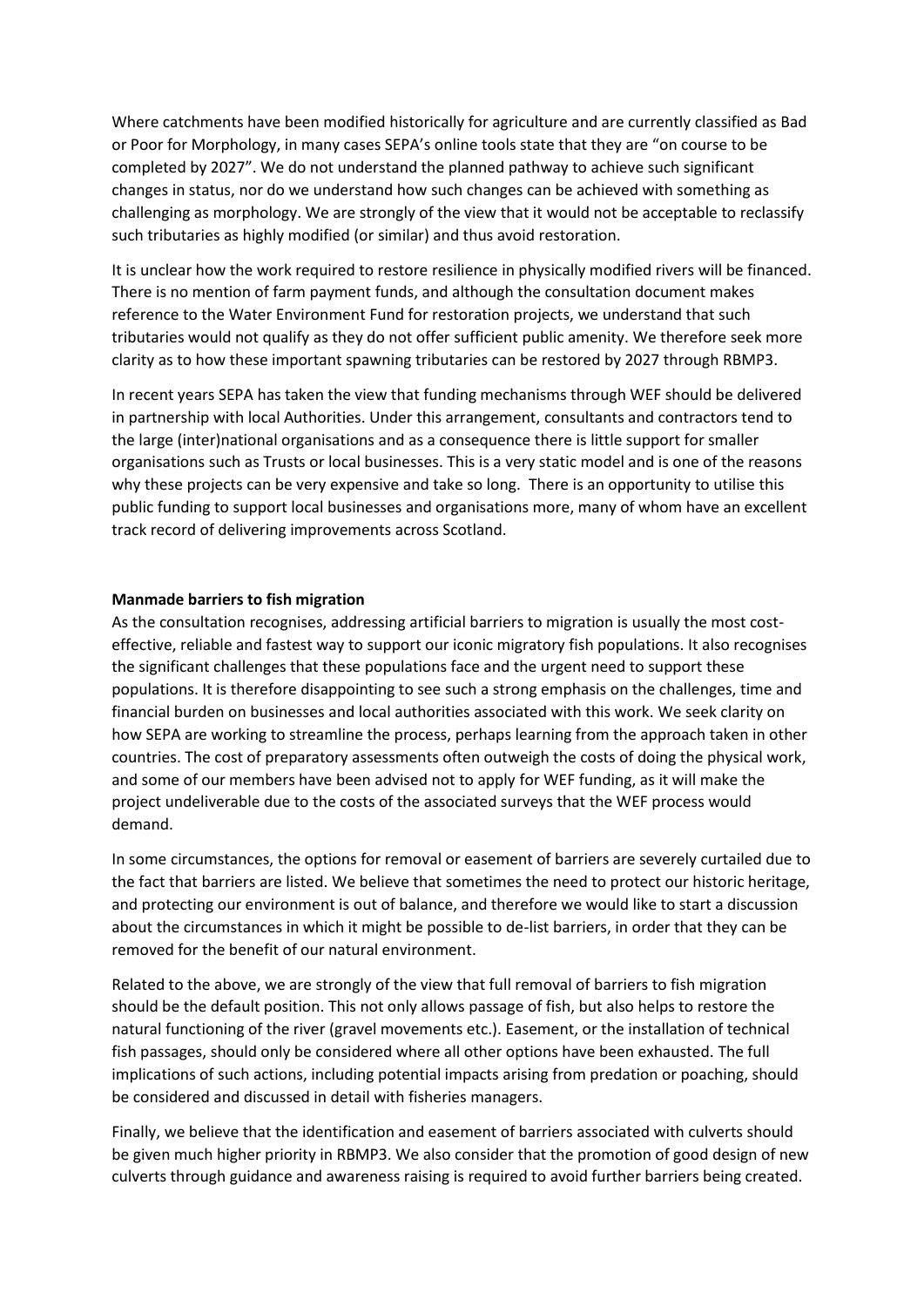#### **Hydropower**

We believe that there needs to be a more holistic and strategic approach taken to the issue of renewable energy generation in this time of unprecedented climate change. In particular, there needs to be a review of water diversion between catchments for hydroelectricity generation, when the relative importance of hydroelectricity to Scotland's overall low carbon electricity production is reducing. We agree with the statement in the consultation document that, as climate change becomes more apparent water resources will come under greater pressure and the balance between water use by industry and environmental flows will need greater emphasis. On that basis, diversion of substantial quantities of water between catchments should be reviewed in the light of predicted impacts of climate change.

As highlighted in the consultation document, we are working with SEPA to understand the challenges with fish passage at large dams. We look forward to continuing to work with SEPA to ensure that this work is undertaken in full by 2027.

Wherever abstraction takes place, whether in relation to large-scale or small-scale hydro, distilleries or fish farms, it is vitally important that SEPA ensures compliance with the relevant abstraction licence. We are aware of many examples where full or partial blockages in fish passes associated with such schemes, or incorrect installation of baffle boards or fish screens can impact wild fish populations if they are not quickly addressed. Where such issues decrease the ability of the operator to abstract water, they tend to be addressed quickly. This does not appear to be such a high priority where the blockage results in higher abstraction. This is an area where the fisheries management sector can play an important role. High profile compliance monitoring, either by SEPA staff or by utilising DSFB bailiffs working in partnership with SEPA, has an important role to play.

#### **Fish farming and wild fish interactions**

We welcome the reference to wild-farmed interactions in the document, and we agree that this should be a key focus in the next round of River Basin Management Planning. We hope that the developing spatial management framework will be brought into use as soon as possible, with the purpose of closing the regulatory *lacuna* which has seen Atlantic salmon and sea trout unprotected by the regulatory system for too long. The Salmon Interactions Working Group reported in May and we believe that it is vital that SEPA work with Marine Scotland to ensure that the recommendations are put in place without delay. On that basis, management of impacts on wild salmon and sea trout should have a high priority in RBMP3 and SEPA's regulatory and enforcement strategy.

#### **Invasive non-native species**

The consultation document highlights that there are currently no specific RBMP actions planned to address invasive non-native species and we agree that this needs to change. Our members have significant experience in managing INNS, and in the north of Scotland this work is being delivered through the Scottish Invasive Species Initiative (SISI). However, work to address INNS requires sustained, long-term effort and funding and existing strategies risk failing in the long term if there is an over-reliance on volunteers, without ongoing funding for lead partners (such as fisheries trusts and DSFBs).